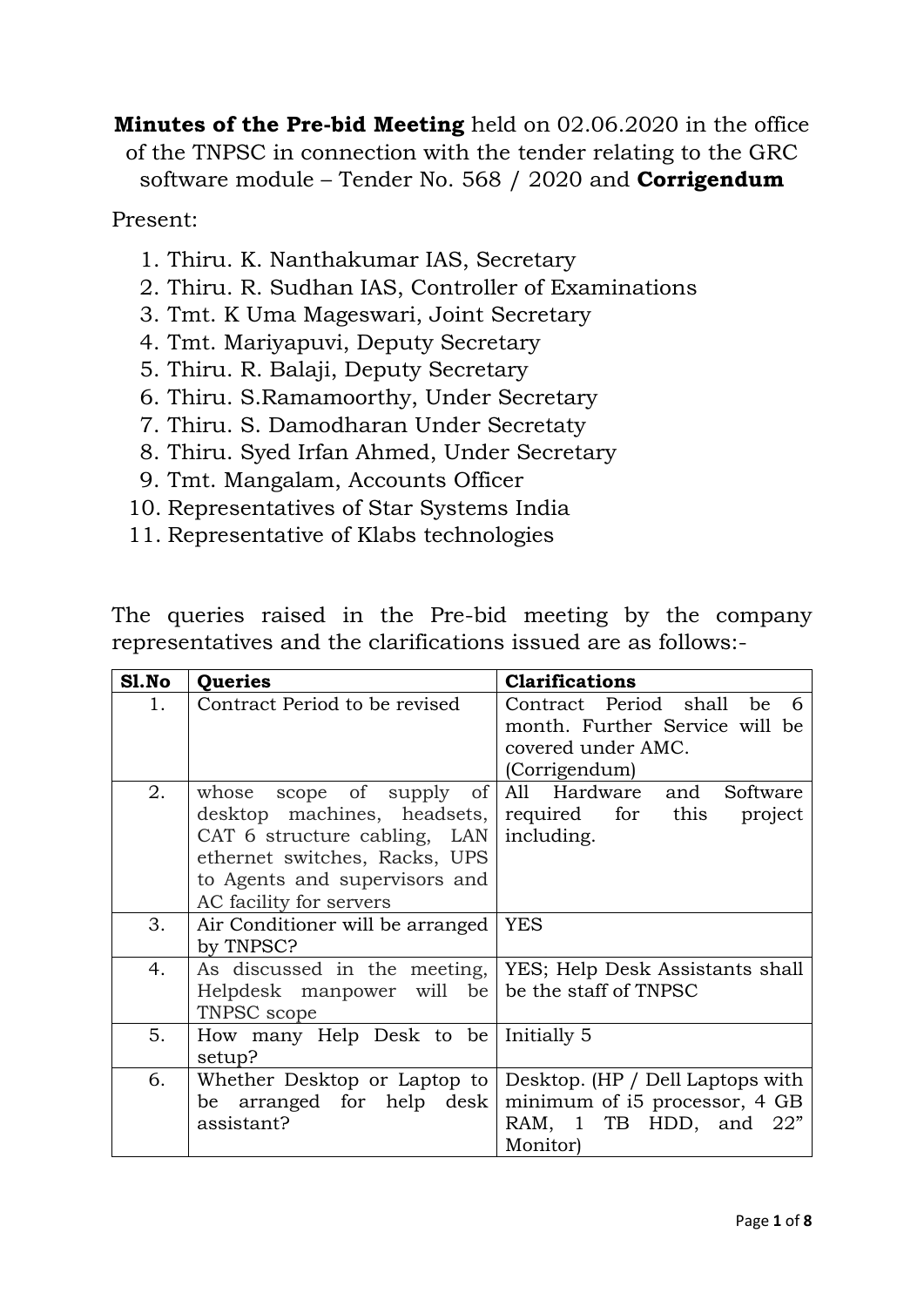| 7.  | Supervisor is required for the                 | Yes; Supervisor shall be the staff                |
|-----|------------------------------------------------|---------------------------------------------------|
|     | help Desk?                                     | of the Commission.                                |
| 8.  | Chatbot is required?                           | Yes;                                              |
| 9.  | recommend<br><b>TNPSC</b><br>We<br>to          | TNPSC has more than 100 PRI                       |
|     | consider ISDN PRI lines<br>(10)                | lines. Initially 5 lines can be used              |
|     | channels) instead of analog                    | for help desk                                     |
|     | PSTN line for better voice clarity             |                                                   |
|     | and get a CLI function                         |                                                   |
| 10. | Archival<br>period<br>of<br>call               | Voice<br>recording<br>shall<br>be                 |
|     | recordings in the system                       | maintained for a period of 3                      |
|     |                                                | months. The database created                      |
|     |                                                | with the details of the candidate                 |
|     |                                                | and query shall be permanent.                     |
| 11. | <b>HAA</b><br>High<br>Availability             | Yes. With redundancy                              |
|     | Architecture ) is required for the             |                                                   |
|     | call center systems to ensure<br>99.99% uptime |                                                   |
| 12. | We need more clarity on AWS                    | Bidder has to purchase the cloud                  |
|     | Cloud subscription and access                  | (Server with Space) in the name                   |
|     | to provision the server for Stage              | of TNPSC for the first year;                      |
|     | and Production for the portal                  | Further renewal will be done by                   |
|     | deployment.                                    | TNPSC.                                            |
| 13. | completed<br>Once we<br>the                    | Yes; Once the software<br>$i$ s                   |
|     | development, TNPSC will do the                 | successfully deployed and staff                   |
|     | UAT and approve it for live                    | are trained TNPSC will approve it                 |
|     | release.                                       | (User Acceptance Testing)                         |
| 14. | Can we have consortium with                    | Yes; But the single contact point                 |
|     | expertise companies?                           | shall be bidder.                                  |
| 15. | The Telephone line, Email, and                 | Telephone lines and email IDs                     |
|     | ${\rm SMS}$<br>gateway will<br>be<br>on        | will be provided by TNPSC; SMS                    |
|     | the TNPSC scope.                               | Gateway has to be purchased                       |
|     |                                                | and setup by the bidder. Cost                     |
|     |                                                | towards the SMS credits will be                   |
| 16. | The existing user registration                 | paid by TNPSC.<br>Third party API integration can |
|     | application developed in which                 | be done;                                          |
|     | technology                                     |                                                   |
|     | (frontend/Backend/DB)<br>Who                   |                                                   |
|     | owned the IP and source code                   |                                                   |
|     | access? Based on that we will                  |                                                   |
|     | plan for email and chatbot                     |                                                   |
|     | integration.                                   |                                                   |
| 17. | We need more details on the HR                 | Android and iOS (Hybrid)                          |
|     | mobile application. The mobile                 |                                                   |
|     | developed in<br>native<br>app                  |                                                   |
|     | Android/iOS or Hybrid cross-                   |                                                   |
|     | platform?                                      |                                                   |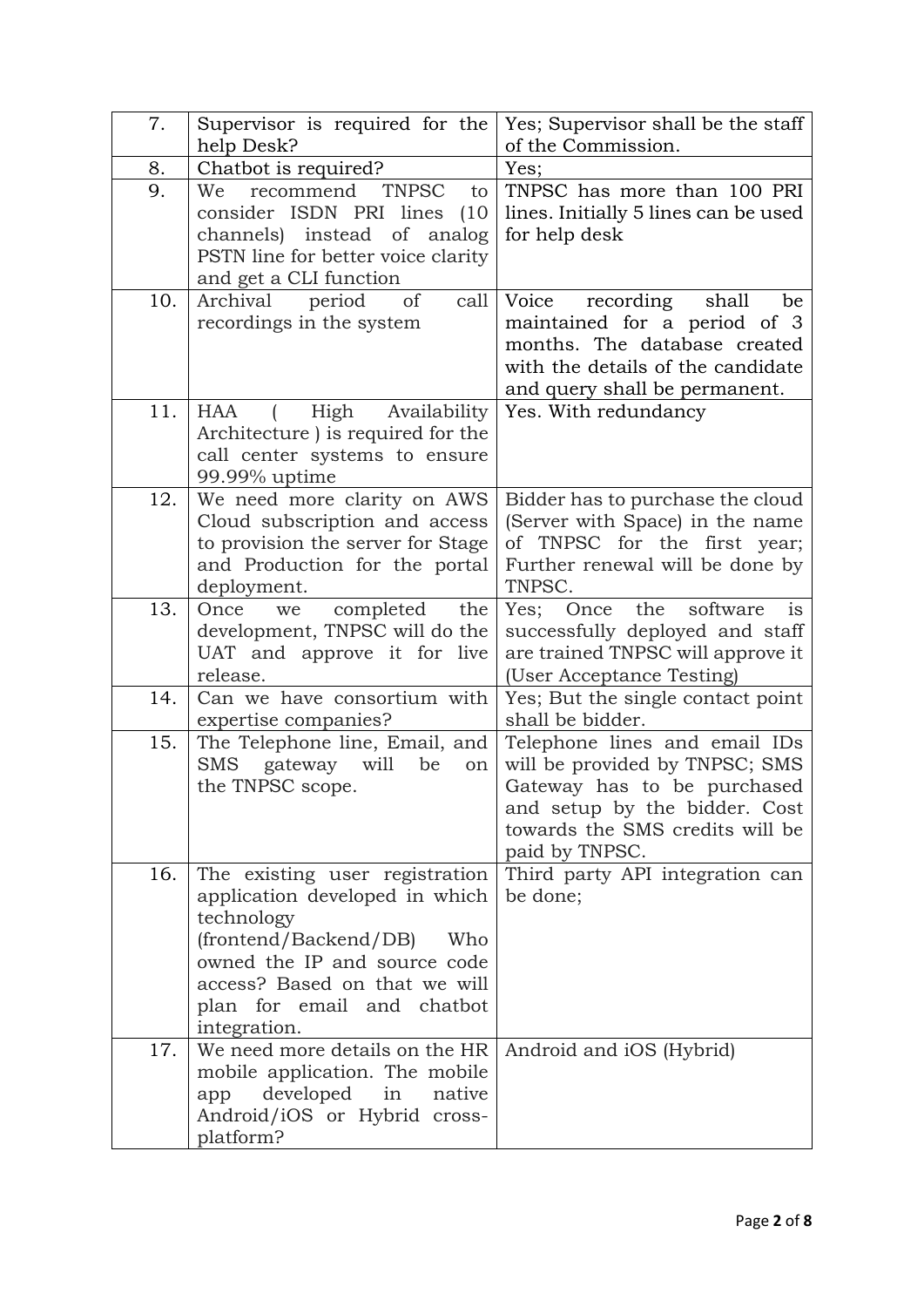| 18. | We can push the notifications                                      | API will be shared; Source code                                     |
|-----|--------------------------------------------------------------------|---------------------------------------------------------------------|
|     | and alerts if TNPSC has source                                     | cannot be shared.                                                   |
|     | code access / API access.                                          |                                                                     |
|     |                                                                    |                                                                     |
| 19. | Do we need a separate domain                                       | Existing domain name can be                                         |
|     | name and DNS entry for the                                         | used.                                                               |
|     | portal?                                                            |                                                                     |
| 20. | Scanning the letter, Scanner                                       | All the hardware and software                                       |
|     | hardware will be TNPSC scope?                                      | are the scope of the bidder.                                        |
| 21. | The normal payment terms:                                          | Yes Agreed;                                                         |
|     | 30% on Milestone completion,                                       | After purchase of<br>required                                       |
|     | 30% on Deployment 40% on                                           | hardware and software 30%                                           |
|     | handover (end of Training)                                         |                                                                     |
|     |                                                                    | After development and testing of                                    |
|     |                                                                    | software 30%                                                        |
|     |                                                                    |                                                                     |
|     |                                                                    | After successful completion of                                      |
|     | Need more information on Portal                                    | project 40%                                                         |
| 22. |                                                                    | Usual protocol shall be followed;<br>Backup retention policy may be |
|     | security, server monitoring, load<br>balancer, Auto-scale up/down, | decided later.                                                      |
|     | Data backup/restore, Backup                                        |                                                                     |
|     | retention policy?                                                  |                                                                     |
| 23. | UTIITSL requests you to kindly                                     | If UTITSL is otherwise qualified                                    |
|     | consider the internal projects as                                  | companies<br>with<br>and<br>the                                     |
|     | well for similar work experience                                   | prescribed experience is<br>not                                     |
|     |                                                                    | available, the internal project will                                |
|     |                                                                    | be taken into consideration.                                        |
| 24. | please provide what facilities                                     | Space and telephone lines alone                                     |
|     | will be<br>provided<br>by<br>the                                   | will be provided by TNPSC                                           |
|     | department to development staff                                    |                                                                     |
|     | in terms of office infrastructure                                  |                                                                     |
|     | etc.E13                                                            |                                                                     |
| 25. | UTIITSL request you to please                                      | It is to be decided by the bidder.                                  |
|     | provide the ideal development                                      | the<br>work<br>should<br><b>But</b><br>be                           |
|     | team size (number of resources)                                    | completed within the time frame.                                    |
|     | (if any)                                                           |                                                                     |
| 26. | Please elaborate and confirm if a                                  | Development<br>activities<br>and                                    |
|     | separate office space for setting                                  | setting up of infrastructure shall                                  |
|     | call centre is also to be provided                                 | be within the office of TNPSC.                                      |
|     | by the bidder. If Yes, is there any                                | Bidder need not to arrange any                                      |
|     | specific<br>size<br>and<br>sitting                                 | space / office for this project.                                    |
|     | arrangement to be considered.                                      |                                                                     |
| 27. | Please clarify the team size to                                    | 15 to 20 help desk assistants                                       |
|     | whom training is to be provided.                                   | and two supervisors.                                                |
| 28. | Please define and clarify the                                      | projects similar<br>the<br>The<br>to                                |
|     | term "similar" projects.                                           | activities<br>mentioned<br>the<br>in                                |
|     |                                                                    | tender documents.                                                   |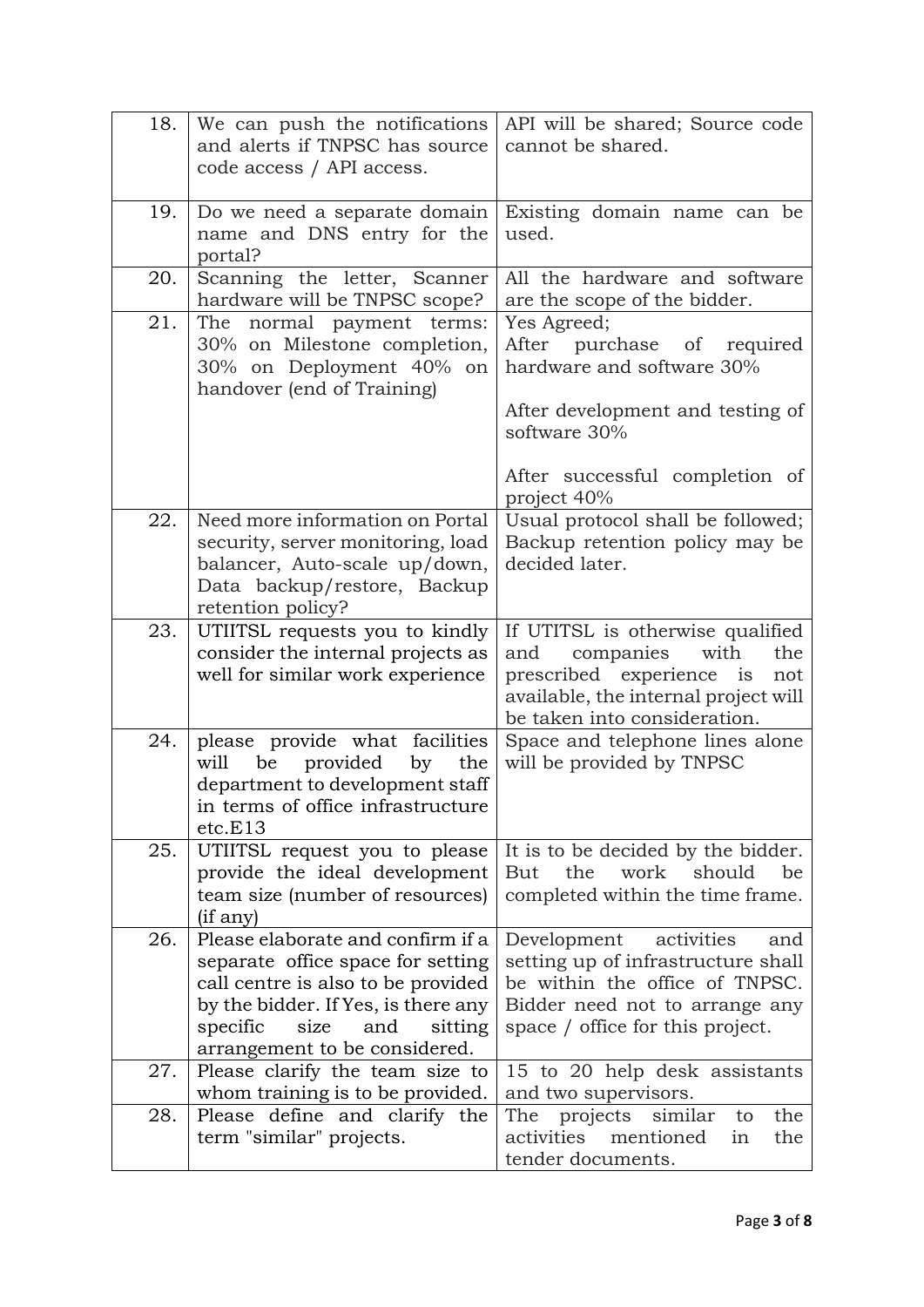|                                                 | 29. We have empanelled manpower Manpower for help desk and     |
|-------------------------------------------------|----------------------------------------------------------------|
|                                                 | agencies to provide manpower. supervisory work shall be the    |
| Please clarify if the supply of staff of TNPSC. |                                                                |
| third party manpower is                         |                                                                |
| allowed.                                        |                                                                |
|                                                 | 30. Call Center Specification is Given below under "Technical" |
| required.                                       | compliance"                                                    |
|                                                 | 31. Whether the last date will be Yes; Last date extended to   |
| extended                                        | 06.07.2020                                                     |

## **Revised Timeline:**

|    | Sl.No   Activities                                     | Date                      |
|----|--------------------------------------------------------|---------------------------|
|    |                                                        |                           |
| 1. | Last date for submission of $(06.07.2020)$ at 03.00 PM |                           |
|    | tenders                                                |                           |
| 2. | Date of<br>opening                                     | of 06.07.2020 at 05.00 PM |
|    | Technical                                              |                           |
| 3. | Technical presentation                                 | 07.07.2020 at 11.00 AM    |
| 4. | Date of opening<br>$\circ$ of                          |                           |
|    | commercial bid of the $08.07.2020$                     |                           |
|    | qualified bidders                                      |                           |
| 5. | Declaration of successful 08.07.2020                   |                           |
|    | bidder.                                                |                           |

## **Technical Compliance**

- Brief BOQ- Call server with HA (hot standby) with 5 help desk agents and 1 supervisor (soft phone ) and PRI gateway with 10 channels to handle inbound and outbound calls and voice blaster, system should integrate with CRM (CTI popup) , Email ,SMS gateway, chatbot integration
- Proposed solution should have pure IP Platform.
- The system should have IP architecture and provide support for integrated telephony solution for IP Phones, Video Phones, SIP Client, all 3rd party Mobile SIP Client, E1 / PRI, SIP and all 3rd party SIP gateways.
- To generate Provides reports for calls based on records, calls on a user basis, calls through gateways etc.
- Alternate Automatic Routing, Auto route selection and Least Cost Routing should be available.
- The application should have inbuilt SIP / VOIP trunk facility without any additional module.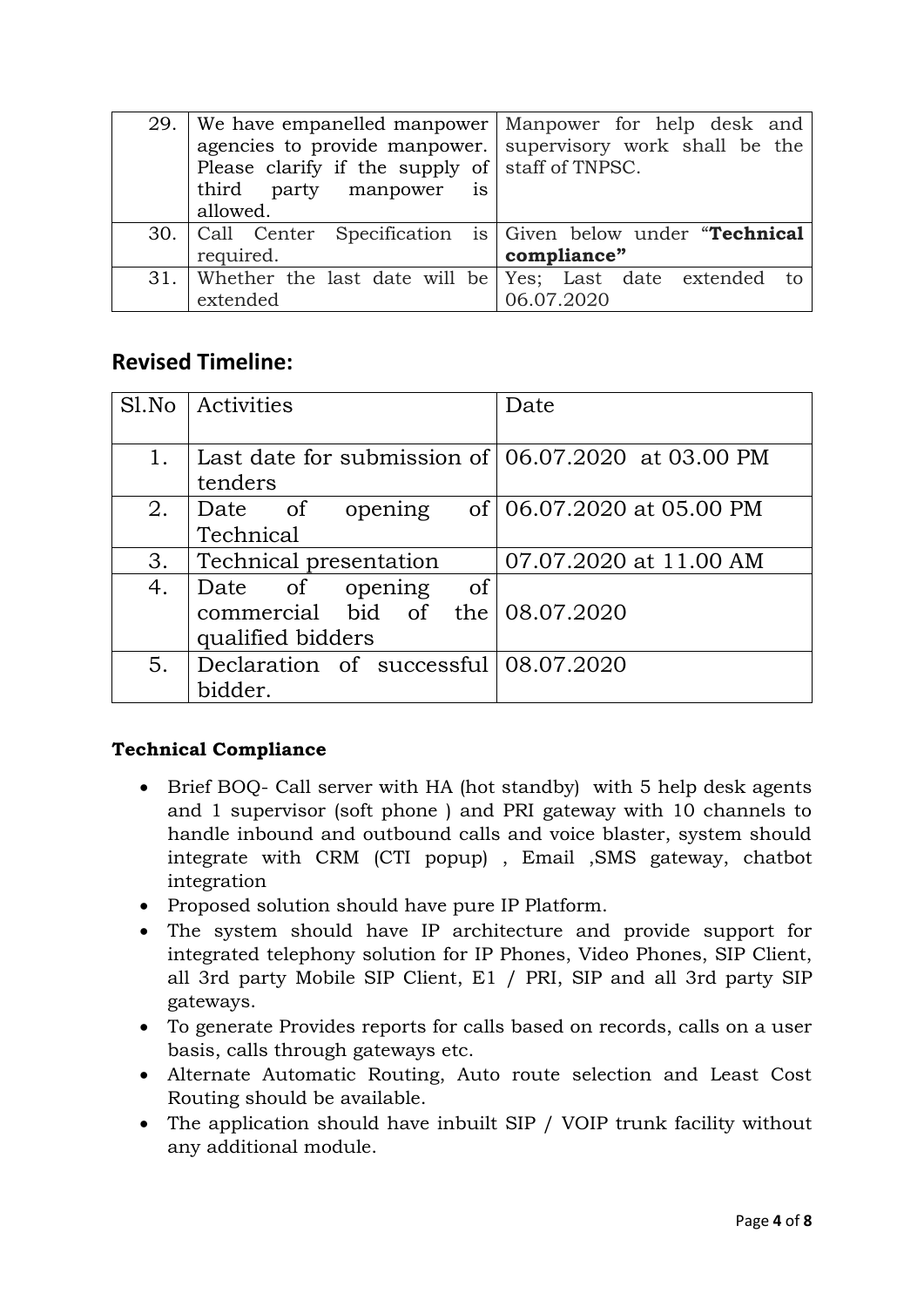The system should support minimum of 10 registered SIP trunk for calling purpose currentlyt and should have a provision of adding 100 more SIP /PRI lines as and when required

## Protocol

- Widely used SIP protocol to be supported
- Coder-decoder (codec) support for automated bandwidth selection: G.711 mu-law, a-law,G.729.
- Should support appropriate Video Codec H.264 and H.263
- General specs for IPPBX
- Call processing and call-control.
- Support for configuration database (contains system and device configuration information, including dial plan)
- Digit manipulation and call treatment (digit string insertion, deletion, stripping, dial access codes, digit string translation) Call Transfer
- Centralized call processing
- Active Passive disaster recovery mode. Solution should support working with automatic fail over mechanism (FAILOVER SERVER)
- The solution should support routing of incoming calls based upon caller input to menus, real‐time queue statistics, time of day, etc.
- The solution should support active and standby server mode. In case of Main server in the Data centre fail the standby server should take over seamlessly. The solution should support placing of Main and Stand by server in both sites respectively.

General specs for Call Centre

- System should support skill based routing.
- The solution should support ACD based on longest available agent, Circular agent selection algorithms, Random selection and Most Idle Agent. (AUTOMATIC CALL DISTRIBUTION)
- The solution should support the playing of customizable queuing announcements based upon the skill group that the call is being queued to, including announcements related to position in queue and expected delay.
- The solution should support multiple list upload functionality for a single campaign
- Disposition status of calls should be customizable as per the business needs.
- Supervisor should be able to see the real-time status of agents, Live Calls, Calls in queue and the supervisors should be able to logout the agent from the supervisor desktop
- Supervisors should be able to barge in a agents call and also if required take a call from an agent and attend it.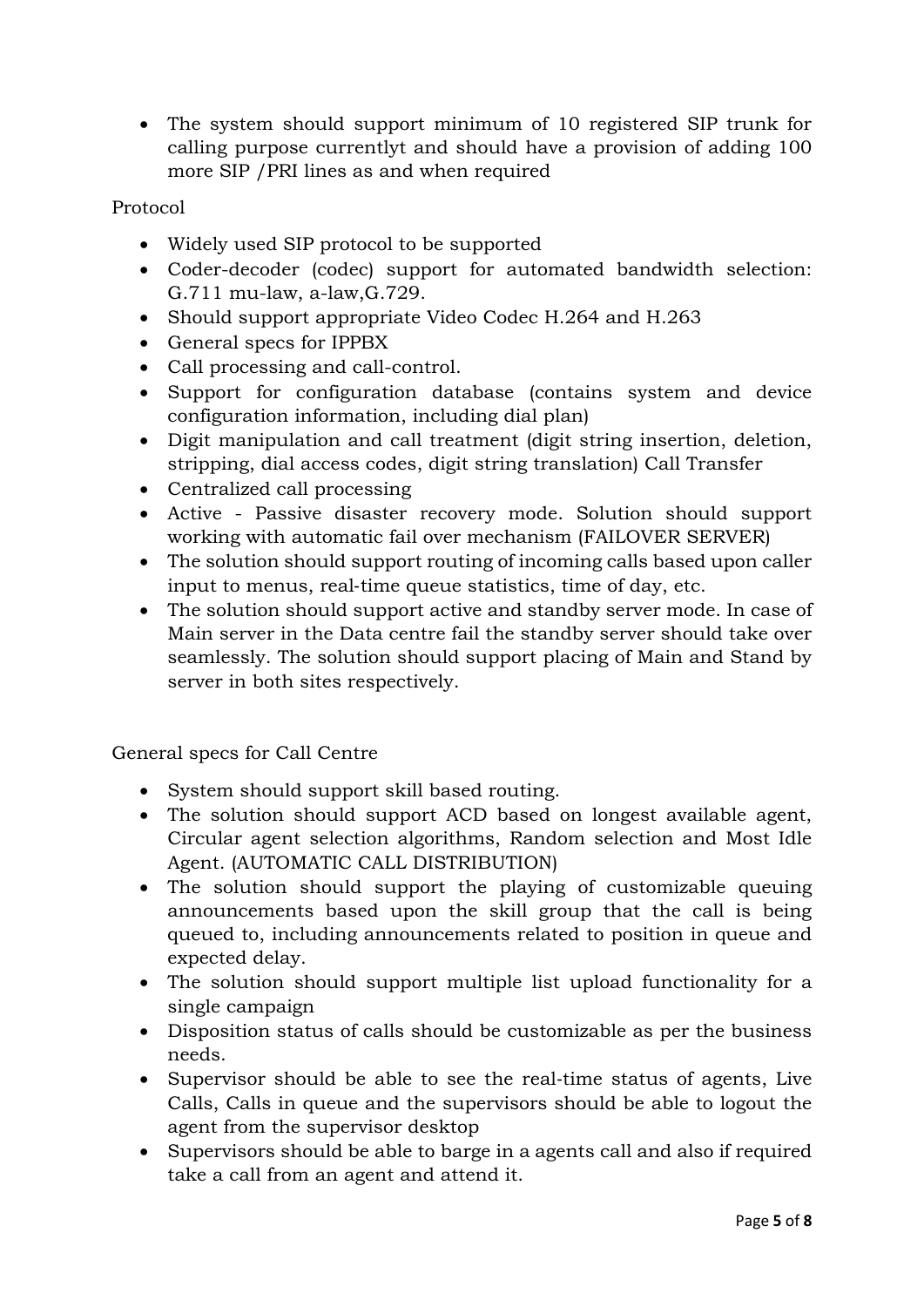- Supervisors should be able to monitor the agents call and also if required whisper to the agents when in need.
- Supervisor should be able to download all reports in PDF, CSV and Excel format.
- Agent Performance and activity report should be available in Graphical format for ease of access.
- The solution should support Web based administration for addition new agents, assigning skills etc.
- IVR should Play welcome messages to callers Prompting to press and collect DTMF digits.
- Multi level IVR Tree should be possible with Multi language support
- Agents should be able to log the converstaion by means of fields on his screen. This data should be saved and popped up if the call is recevied again.
- Outbound Calling should support Preview, Predictive and Progressive type of calling mechanism

Administrative Features for IPPBX and Call Centre

- Should have "web based administration UI with capability to delegate administrative specific task to power users"
- Call detail records (Systemwide, extension wise)
- CDR should be downloadable in various formats like PDF, CSV, Excel
- Configuration of all Class 5 features via Web based GUI
- Dialled number identification service
- Recording File should be played on the GUI and should be downloadable by the administrator
- Administrator should have access to Live Dashboard to see the details of Agent and Live call status.

User Features: IPPBX

- Abbreviated Dial
- Answer and answer release
- Call back busy, no reply to station
- Call forward—all (off net and on net)
- Call forward—busy
- Call forward—no answer
- Call hold and retrieve
- Call status per line (state, duration, number)
- Calling Line Identification
- Calling Line Identification Restriction call by call
- Calling party name identification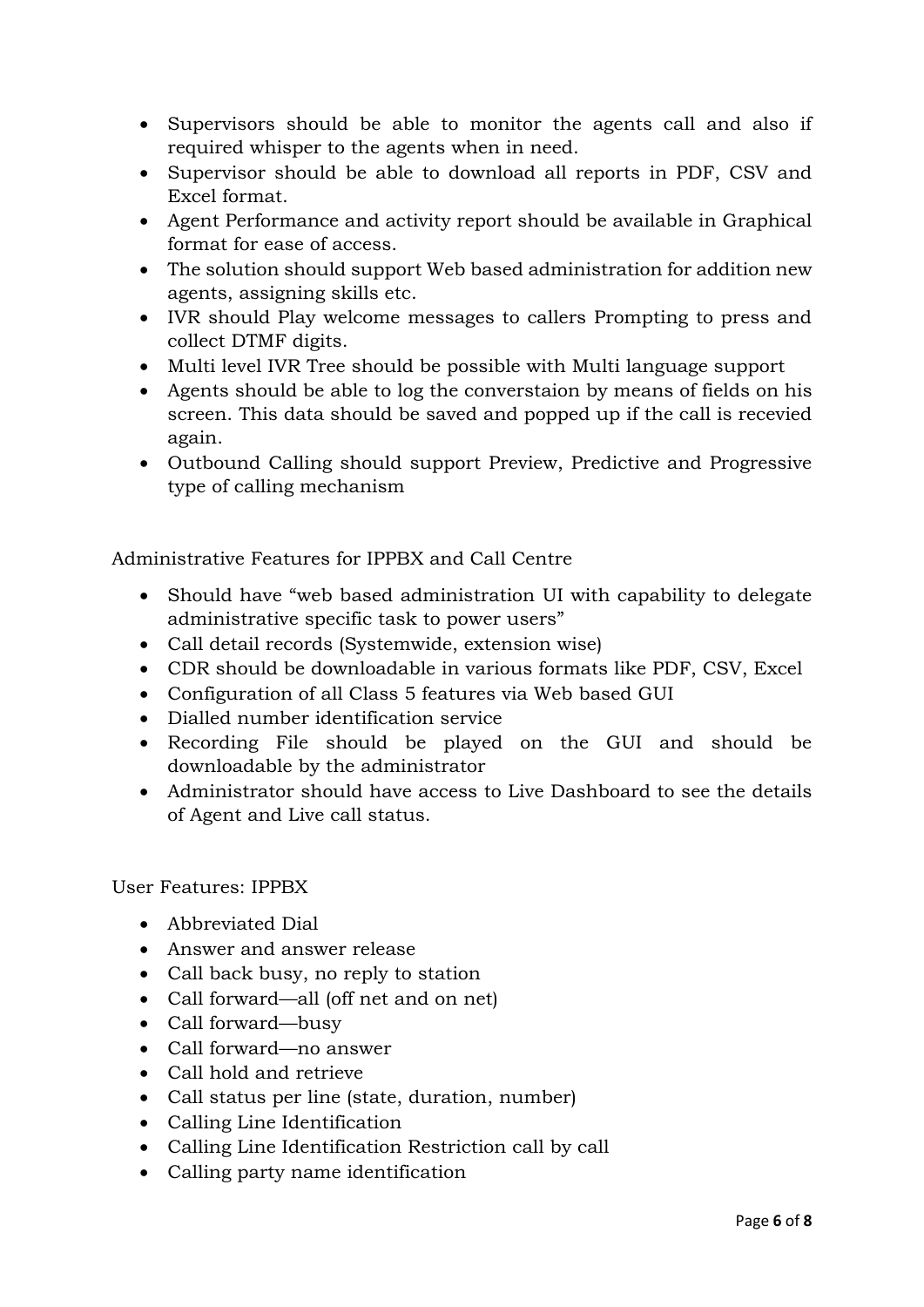- 25 Party Meet me conference bridge (Multiple Room)
- Automatic Scheduled conference with moderator control Panel
- Call Paging : Manual and IVR Driven
- Direct inward dial (DID)
- Distinctive rings and Caller Tune
- Extension mobility support
- Hands-free, speakerphone
- Immediate Divert to voicemail for all extensions
- 100% Voicemail to Email for all extensions without any additional hardware
- 100% Fax to Email
- Automatic Call back
- Inbuilt 100% Call Recording for all extensions without any additional hardware
- Call Monitoring
- Call Barge in
- Call Whispering
- Multi Level IVRS platform
- System should support Chat facility (IM)
- Inbuilt Rating and Charging for extension wise call control
- Inbuilt SIP trunk ready platform
- Provided platform should support FTP to archive historical CDR and Recording files
- Interactive Voiceblaster

User Features: Call Centre

- Inbound, Outbound and Blended Voice Process
- Automated and Interactive Voice Blaster
- Outbound Pacing Modes:- Predictive, Preview and Progressive
- Do Not Call List Management
- Unified Customer Contact History
- Enterprise Class Relational Database
- Passive and On-Demand Call Recording
- Call Detail Screen Pop-Ups
- Queue Position/Queue Wait
- Customizable Customer Lead Management
- Campaign and List Management
- CRM and Business Application Integration
- Advanced Desktop Scripting with Screen Pop-Ups for Call Guides
- DNIS Routing
- Call Conferencing from Agent screen
- Call Transfer from Agent screen
- Alternate number dialing
- Callback configuration